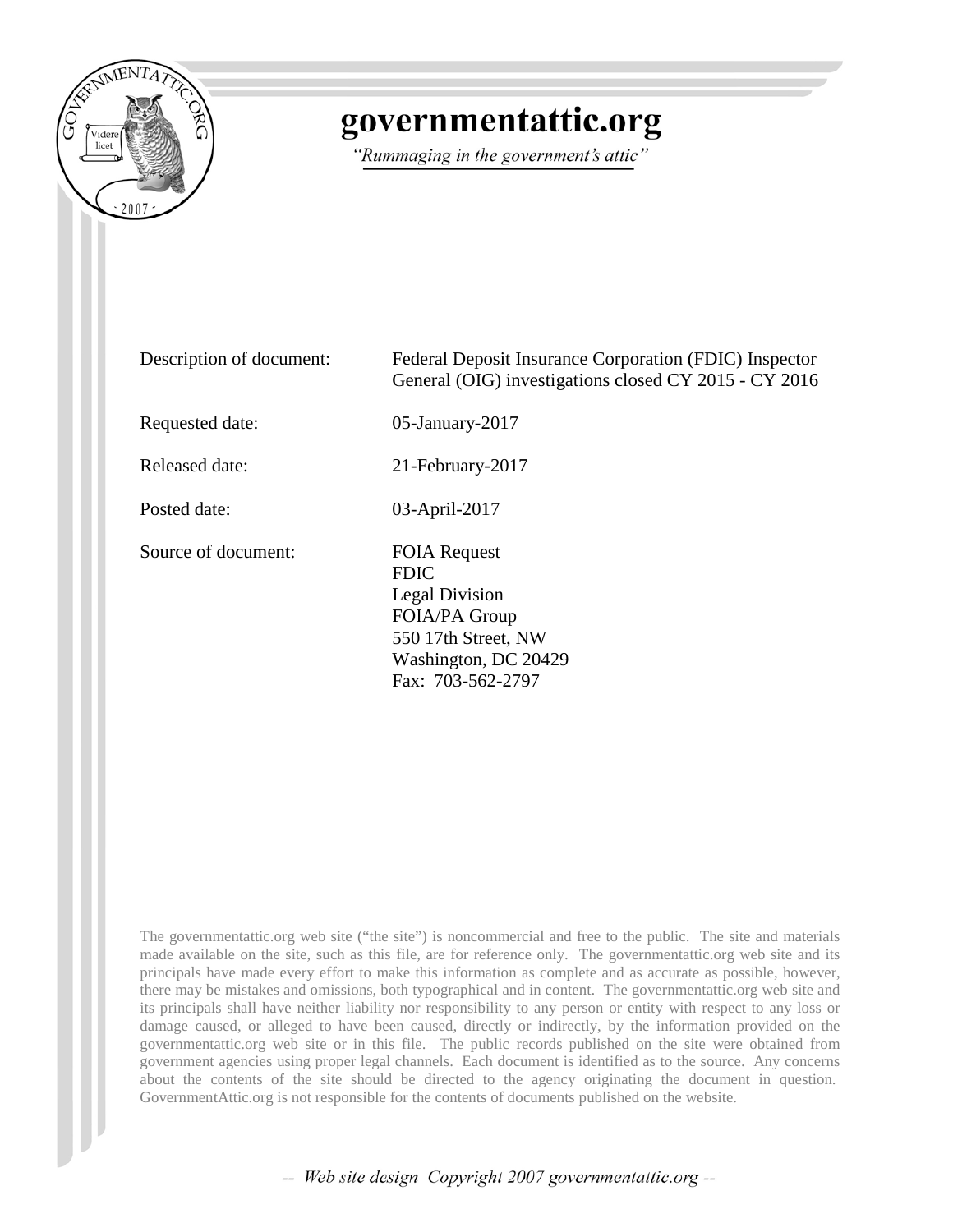

February 21, 2017

### RE: FDIC FOIA Log Number 17-0104

This will respond to your Freedom of Information Act (FOIA) request received on January 5, 2017, in which you requested a copy or printout of the list of FDIC OIG investigations closed during calendar year 2015 and 2016.

Enclosed please find copies of the records located by the FDIC (consisting of a total of 6 pages) which are responsive to your request.<sup>1</sup> However, certain information in these records has been redacted pursuant to FOIA Exemptions 4, 6, and/or 7(C), 5 U.S.C. §552(b)(4), (b)(6), and/or  $(b)(7)(C)$ . Exemption 4 permits the withholding of trade secrets, and confidential or privileged commercial or financial information obtained from a person. Exemption 6 permits the withholding of personnel and medical files and similar files the disclosure of which would constitute a clearly unwarranted invasion of personal privacy. Exemption 7(C) permits the withholding of records or information compiled for law enforcement purposes to the extent that the production of such law enforcement records or information could reasonably be expected to constitute an unwarranted invasion of personal privacy.

You may contact me at 703-562-2067, or our FOIA Public Liaison, Acting FDIC Ombudsman Gordon Talbot, by email at [GTalbot@fdic.gov](mailto:GTalbot@fdic.gov) or telephone at 703-562-6040, for any further assistance and to discuss any aspect of your request. Additionally, you may contact the Office of Government Information Services (OGIS) at the National Archives and Records Administration to inquire about the FOIA mediation services they offer. The contact information for OGIS is as follows: Office of Government Information Services, National Archives and Records Administration, 8601 Adelphi Road-OGIS, College Park, Maryland 20740-6001, email at [ogis@nara.gov](mailto:ogis@nara.gov); telephone at 202-741-5770; toll free at 1-877-684-6448; or facsimile at 202-741- 5769.

If you are not satisfied with the response to this request, you may administratively appeal by writing to the FDIC's General Counsel. Your appeal must be postmarked or electronically transmitted within 90 days of the date of the response to your request. Your appeal should be addressed to the FOIA/PA Group, Legal Division, FDIC, 550 17th Street, NW, Washington,

 $1$  The OIG Office of Investigations' tracking system that is used to produce the requested list is not operational, and cannot prepare reports at this time. As such, at this time OIG can only provide part of the information being requested (January 2015 through August 2016), based on work done on prior FOIA requests. You may submit a new FOIA request at any time.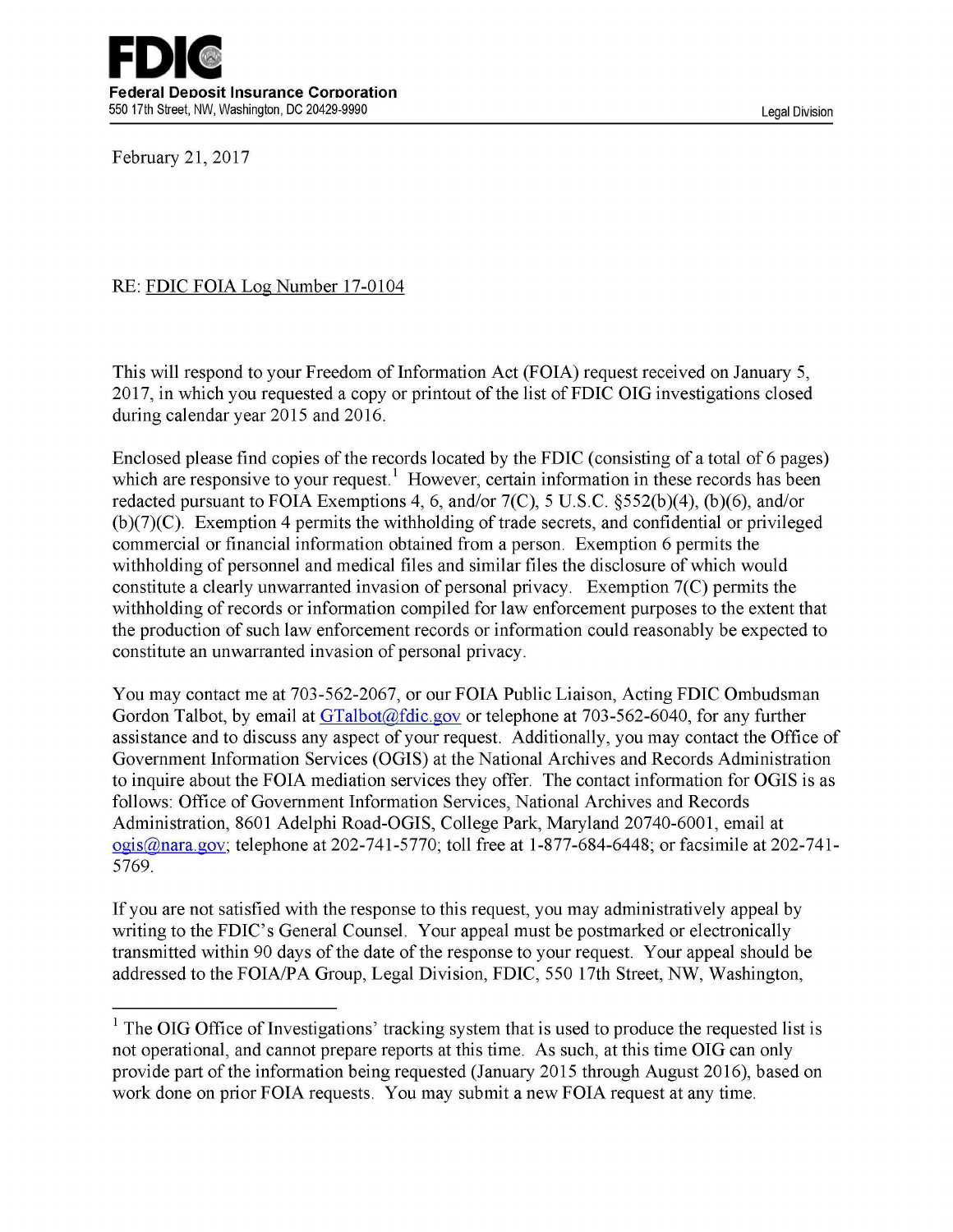D.C. 20429. Please refer to the log number and include any additional information that you would like the General Counsel to consider.

Sincerely,

Natasha Smith Government Information Specialist FOIA/Privacy Act Group

Enclosures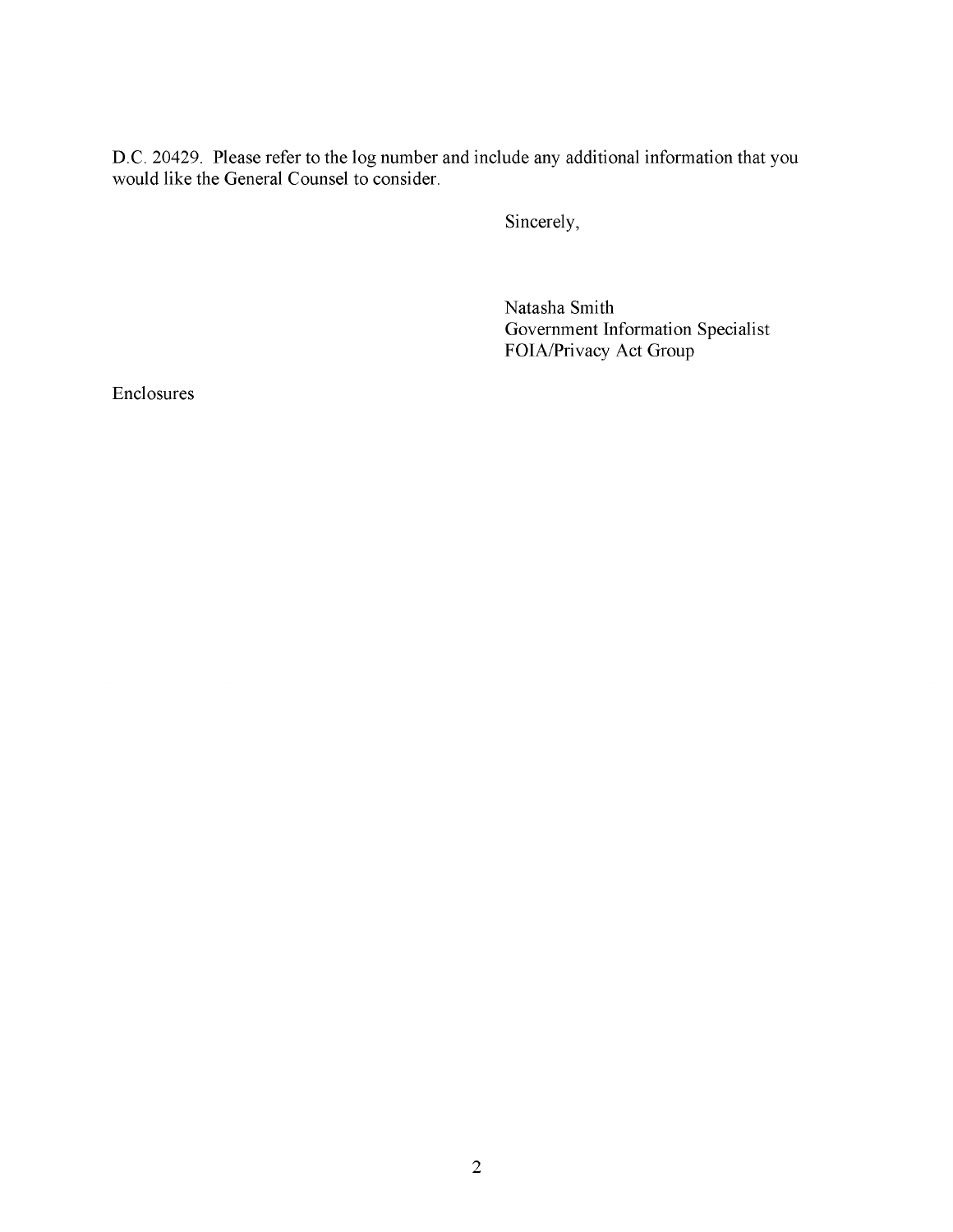## Case. List

Includes. cases. that were ongoing from 01-01-2015 to 08-31-2016, and ending with status: Closed...

| <b>Number</b> | Name                                                                                | Generated 10-05-2016<br><b>Responsible Manager</b> | <b>Current Status</b>       | <b>Work Team</b> |
|---------------|-------------------------------------------------------------------------------------|----------------------------------------------------|-----------------------------|------------------|
| A-2009-0010   | George Mason Mortgage, LLC., McLean, VA;<br>Mortgage Fraud                          | Moriarty, Joseph                                   | <b>Investigation Closed</b> | Atlanta          |
| A-2012-0024   | Jeong Joon Moon, JM Capital Solutions,<br>Annandale, VA; Bank Fraud                 | (b)(6),(b)(7)(C)                                   | <b>Investigation Closed</b> | Atlanta          |
| A-2013-0004   | Bank of Mingo, Williamson, WV - BSA Violations                                      | (b)(6),(b)(7)(C)                                   | <b>Investigation Closed</b> | Atlanta          |
| A-2013-0004   | Bank of Mingo, Williamson, WV - BSA Violations                                      | Mace, Francis L.                                   | <b>Investigation Closed</b> | Atlanta          |
| A-2015-0002   | (b)(4)<br><b>Bank Fraud</b>                                                         | [FL;](b)(6),(b)(7)(C)                              | <b>Investigation Closed</b> | Atlanta          |
| A-2015-0005   | $\text{AL}(\text{b})(6),(\text{b})(7)$<br>(b)(4)<br>(C)<br>Fraud                    | $_{\rm Bank}$ (b)(6),(b)(7)(C)                     | Inquiry Closed              | Atlanta          |
| A-2015-0011   | (b)(4)<br>FL: Bank Fraud                                                            | $(L)(6)$ , (b) (7) (C)                             | Inquiry Closed              | Atlanta          |
| A-2016-0001   | (b)(4)<br>GA; Bank<br>Fraud                                                         | (b)(6),(b)(7)(C)                                   | Inquiry Closed              | Atlanta          |
| A-2016-0011   | $(b)(6),(b)(7)(C)$ Former FDIC Employee                                             | (b)(6),(b)(7)(C)                                   | <b>Inquiry Closed</b>       | New York         |
| $C-2012-0008$ | (6)(6)(b)(7)(C)<br>Former Commercial Loan<br>Alleged Loan Fraud<br>Officer $(b)(4)$ | $(b)(6)$ , $(b)(7)(C)$                             | <b>Investigation Closed</b> | Chicago          |
| C-2014-0003   | (b)(6),(b)(7)(C),<br>Former Vice President of<br>Operations $(6)(4)$                | (b)(6), (b)(7)(C)                                  | <b>Investigation Closed</b> | Chicago          |
| $C-2014-0038$ | $(b)(6),(b)(7)(C)$ $(b)(4)$<br>(b)(4)<br>WI; Embezzlement                           | (b)(6),(b)(7)(C)                                   | <b>Investigation Closed</b> | Chicago          |
| C-2015-0001   | (b)(6),(b)(7)(C)<br>$\sqrt{(b)(4)}$<br>WI: Bank<br>Fraud                            | (b)(6),(b)(7)(C)                                   | Inquiry Closed              | Chicago          |
|               | C-2015-0007 (b)(6),(b)(7)(C)<br>President of $(1)(4)$                               | (b)(6),(b)(7)(C)                                   | <b>Investigation Closed</b> | Chicago          |
| C-2015-0009   | (b)(4)<br><b>OH</b>                                                                 | (b)(6),(b)(7)(C)                                   | <b>Investigation Closed</b> | Chicago          |
| $C-2015-0010$ | (b)(6),(b)(7)(C)<br><b>Concealment of Assets</b>                                    | (b)(6),(b)(7)(C)                                   | Investigation Closed        | Chicago          |
| $C-2015-0014$ | (b)(6),(b)(7)(C)<br>Mortgage Fraud                                                  | (b)(6),(b)(7)(C)                                   | <b>Investigation Closed</b> | Chicago          |
| $C-2015-0015$ | Branch Manager, (b)(4)<br>(b)(6),(b)(7)(C)<br><u>(b)(4)</u><br>Structuring          | Moriarty, Joseph                                   | <b>Investigation Closed</b> | Chicago          |
| C-2015-0016   | (b)(4)<br>WI;<br>Misappropriation of Bank Funds                                     | (b)(6),(b)(7)(C)                                   | <b>Investigation Closed</b> | Chicago          |

I I 6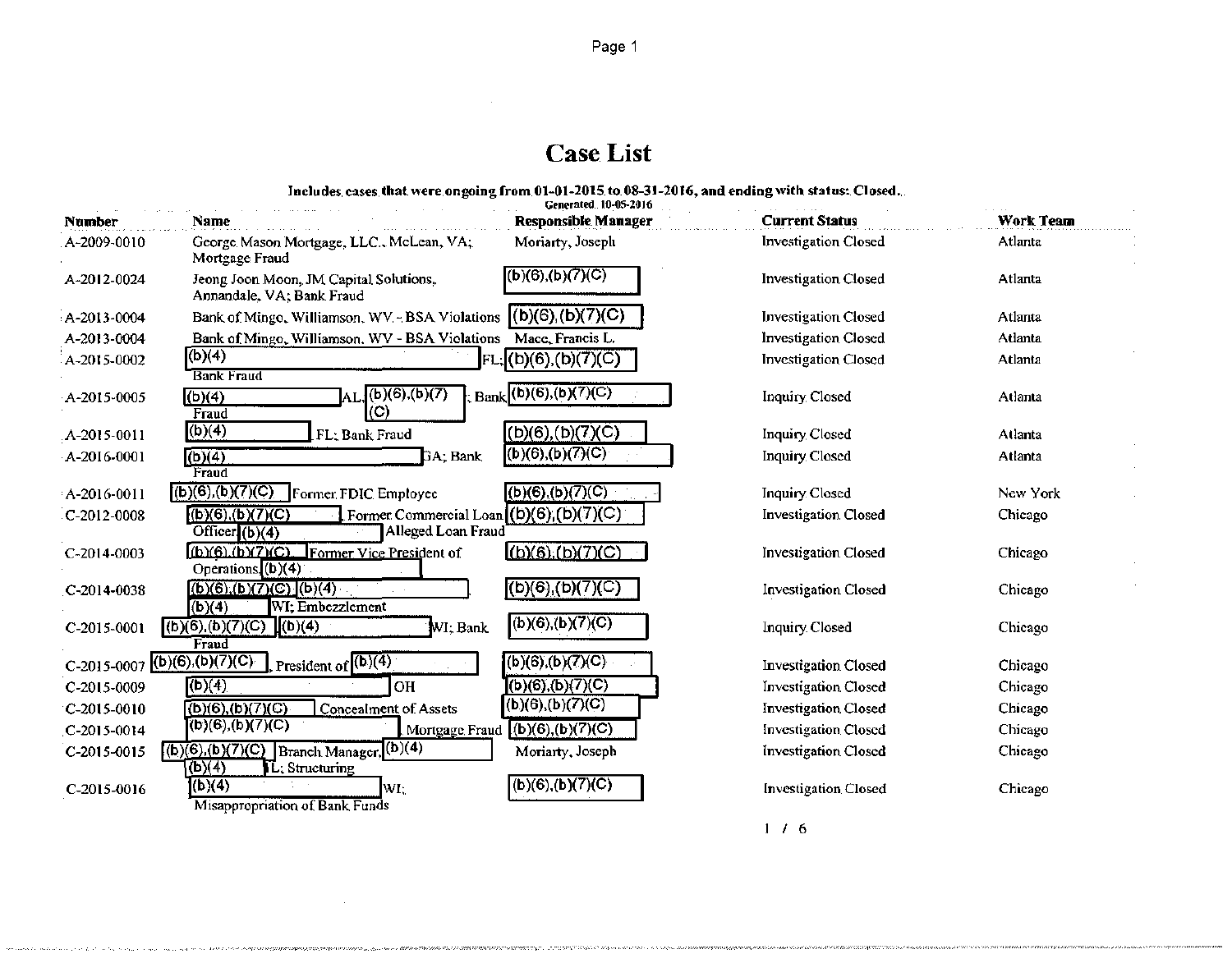| <b>Number</b> | Name                                                                                                                           | <b>Responsible Manager</b> | <b>Current Status</b>       | Work Team |
|---------------|--------------------------------------------------------------------------------------------------------------------------------|----------------------------|-----------------------------|-----------|
| C-2015-0018   | $Former$ CFO $\sqrt{(b)(4)}$<br>(b)(6), (b)(7)(C)                                                                              | $(b)(6)$ , $(b)(7)$        | Inquiry Closed              | Chicago   |
|               | (b)(4)<br>IL; False Bank Entries                                                                                               | m                          |                             |           |
| C-2015-0019   | $(b)(6)$ , $(b)(7)(C)$ <sub>2</sub> t al, $(b)(4)$                                                                             | (b)(6),(b)(7)(C)           | <b>Investigation Closed</b> | Chicago   |
| C-2015-0020   | $(b)(4)$ KY<br>(b)(4)<br>(b)(6)(b)(7)(C)<br>KY; Bank Fraud<br>(b)(4)                                                           | (b)(6),(b)(7)(C)           | Investigation Closed        | Chicago   |
| $C-2015-0021$ | $\sqrt{(b)(4)}$<br>$\sqrt{(\mathbf{b})(4)}$<br>(b)(6), (b)(7)(<br>KΥ                                                           | (b)(6),(b)(7)(C)           | <b>Investigation Closed</b> | Chicago   |
| C-2015-0022   | (b)(4)<br>Money Laundering                                                                                                     | Moriarty, Joseph           | <b>Investigation Closed</b> | Chicago   |
| C-2016-0010   | (b)(4)<br>OH                                                                                                                   | $(6)(6)$ ,(b)(7)(C)        | <b>Inquiry Closed</b>       | Chicago   |
| D-2011-0031   | (6)(6)(b)(7)((6)(4))<br>ТX<br>(Victim/Failed Bank); Bank Fraud                                                                 | (b)(6),(b)(7)(C)           | <b>Investigation Closed</b> | Dallas    |
| D-2012-0026   | $(b)(6)(b)(7)(c)$ (b)(4)<br>(Victim); Commercial Loan Fraud                                                                    | Tx(6)(6),(b)(7)(C)         | <b>Investigation Closed</b> | Dallas    |
|               | D-2012-0026 ((b)(6),(b)(7)(C) (b)(4)<br>(Victim); Commercial Loan Fraud                                                        | TX Younger, Laurie L.      | <b>Investigation Closed</b> | Dallas    |
| D-2012-0030   | (b)(4)<br>(b)(4)<br><b>IN</b> (Victim/Failed<br>(b)(4)                                                                         | (b)(6)(b)(7)(C)            | Investigation Closed        | Dallas    |
|               | Bank); Bank F<br>(b)(4)<br>(b)(4)<br>D-2013-0003 (b)(6),(b)(7)(C)<br><b>IN</b> (Victim/Failed<br>(b)(4)                        | $(b)(6)$ , $(b)(7)(C)$     | <b>Investigation Closed</b> | Dallas    |
| D-2013-0004   | <b>Bank)</b> : Bank Fraud<br>(b)(6),(b)(7)(C)<br>(b)(4)<br>(b)(4)<br>TN (Victim/Failed                                         | (b)(6),(b)(7)(C)           | <b>Investigation Closed</b> | Dallas    |
| D-2013-0012   | Bank); $Ba$<br>(b)(4)<br>IN; Failed Bank                                                                                       | (b)(6),(b)(7)(C)           | <b>Investigation Closed</b> | Dallas    |
| D-2013-0023   | (6)(6)(b)(7)(C)<br>(b)(4)                                                                                                      | (b)(6),(b)(7)(C)           | <b>Investigation Closed</b> | Dallas    |
| D-2013-0023   | TN (Victim): Embezzlement<br>(b)(6),(b)(7)(C)<br>(b)(6)(b)(7)(C)(b)(4)<br><b>IN (Victim); Embezzlement</b><br>(b)(6),(b)(7)(C) | (b)(6),(b)(7)(C)           | Investigation Closed        | Dallas    |
| D-2014-0010   | (b)(6),(b)(7)(C)<br>IX (Victim); Misapplication<br>(b)(4)<br>(b)(4)                                                            | (b)(6),(b)(7)(C)           | Closed                      | Dallas    |
| D-2014-0016   | of<br>$\sqrt{b(4)}$<br>(6)(6)(b)(7)(C)<br>(b)(4)<br>AR and $(b)(4)$<br>AR (Victims);                                           | (b)(6),(b)(7)(C)           | Investigation Closed        | Dallas    |
|               | Ba                                                                                                                             |                            |                             |           |

2 I 6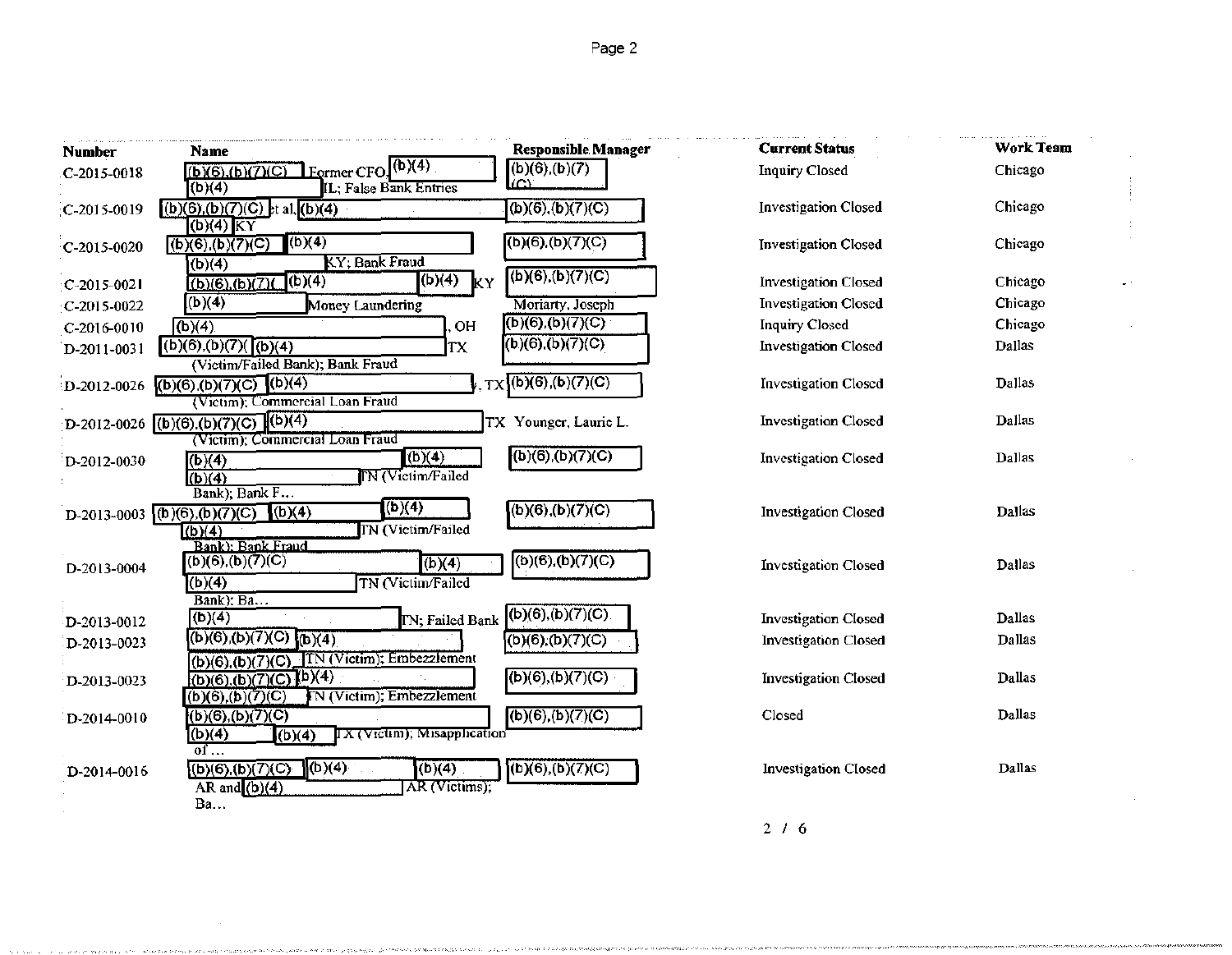| Number        | Name                                                                                                                                       | <b>Responsible Manager</b> | <b>Current Status</b>       | <b>Work Team</b> |
|---------------|--------------------------------------------------------------------------------------------------------------------------------------------|----------------------------|-----------------------------|------------------|
| D-2014-0028   | William J. Pullen; Mechanics Bank, Water Valley,<br>MS (Victim); Bank Fraud                                                                | (b)(6),(b)(7)(C)           | <b>Investigation Closed</b> | Dallas           |
| D-2014-0030   | (b)(6),(b)(7)(C) (b)(4)<br>MS (Victim); Bank Fraud                                                                                         | (b)(6),(b)(7)(C)           | <b>Investigation Closed</b> | Dallas           |
| D-2014-0035   | Laurie H. Mayfield; D'Hanis State Bank and<br>Vantage Bank Texas (victims), San Antonio, TX;<br>Misapplic                                  | (6)(6),(b)(7)(C)           | <b>Investigation Closed</b> | Dallas           |
| D-2015-0009   | (b)(4), (b)(6), (b)(7)(C)<br>ЮK<br>(b)(4)<br>(victim); Appr                                                                                | (b)(6),(b)(7)(C)           | <b>Investigation Closed</b> | Dallas           |
| D-2015-0009   | (b)(4), (b)(6), (b)(7)(C)<br>σκ<br>(b)(4)<br>(victim), Appr                                                                                | (b)(6),(b)(7)(C)           | <b>Investigation Closed</b> | Dallas           |
| $D-2015-0010$ | (b)(4)<br>Arkansas;<br><b>Unusual Cash Transactions</b>                                                                                    | (b)(6),(b)(7)(C)           | <b>Investigation Closed</b> | Dallas           |
| D-2015-0010   | (b)(4)<br>Arkansas;<br>Unusual Cash Transactions                                                                                           | (b)(6),(b)(7)(C)           | <b>Investigation Closed</b> | Dallas           |
| D-2015-0014   | $\int_{\Omega}$ (b)(4)<br>Request for Assistance from (b)(4)<br>Money Laundering Investigation; (b)(4) Texas                               | (6)(6),(b)(7)(C)           | <b>Inquiry Closed</b>       | Dallas           |
| D-2015-0015   | (6)(6),(b)(7)(C)(b)(4)<br>l'ennessee (victim); Embezzlement                                                                                | (b)(6),(b)(7)(C)           | <b>Investigation Closed</b> | Dallas           |
| D-2015-0016   | Complaint Regarding Loan Portfolio Valuations;<br>$\underbrace{(b)(4)}$ $\begin{bmatrix} \text{Cot}_{11} \\ \text{Cot}_{21} \end{bmatrix}$ | (b)(6),(b)(7)(C)           | <b>Inquiry Closed</b>       | <b>Dallas</b>    |
| $D-2015-0017$ | (b)(6), (b)(7)(C)<br>MS; Misuse of<br>Position and Self-Dealing                                                                            | (b)(6),(b)(7)(C)           | Inquiry Closed              | Dallas           |
| D-2015-0019   | Cheryl Vickers; Houston Police Federal Credit<br>Union, Houston, Texas; Financial Institution Fraud<br>an                                  | (b)(6),(b)(7)(C)           | <b>Investigation Closed</b> | <b>Dallas</b>    |
| D-2015-0020   | (6)(6)(b)(7)(C)<br>(b)(4)<br>[Texas (victim); Misapplication, False<br>(b)(4)<br>Entries                                                   | (b)(6),(b)(7)(C)           | <b>Inquiry Closed</b>       | Dallas           |
| D-2015-0025   | (b)(6),(b)(7)(C)<br>is, TX; Possible<br>Unauthorized Data Access                                                                           | (b)(6),(b)(7)(C)           | <b>Investigation Closed</b> | Dallas           |
| D-2015-0026   | (b)(4)<br>Texas;<br>raise Ciaims                                                                                                           | (b)(6),(b)(7)(C)           | <b>Investigation Closed</b> | Dallas           |

 $3 / 1.6$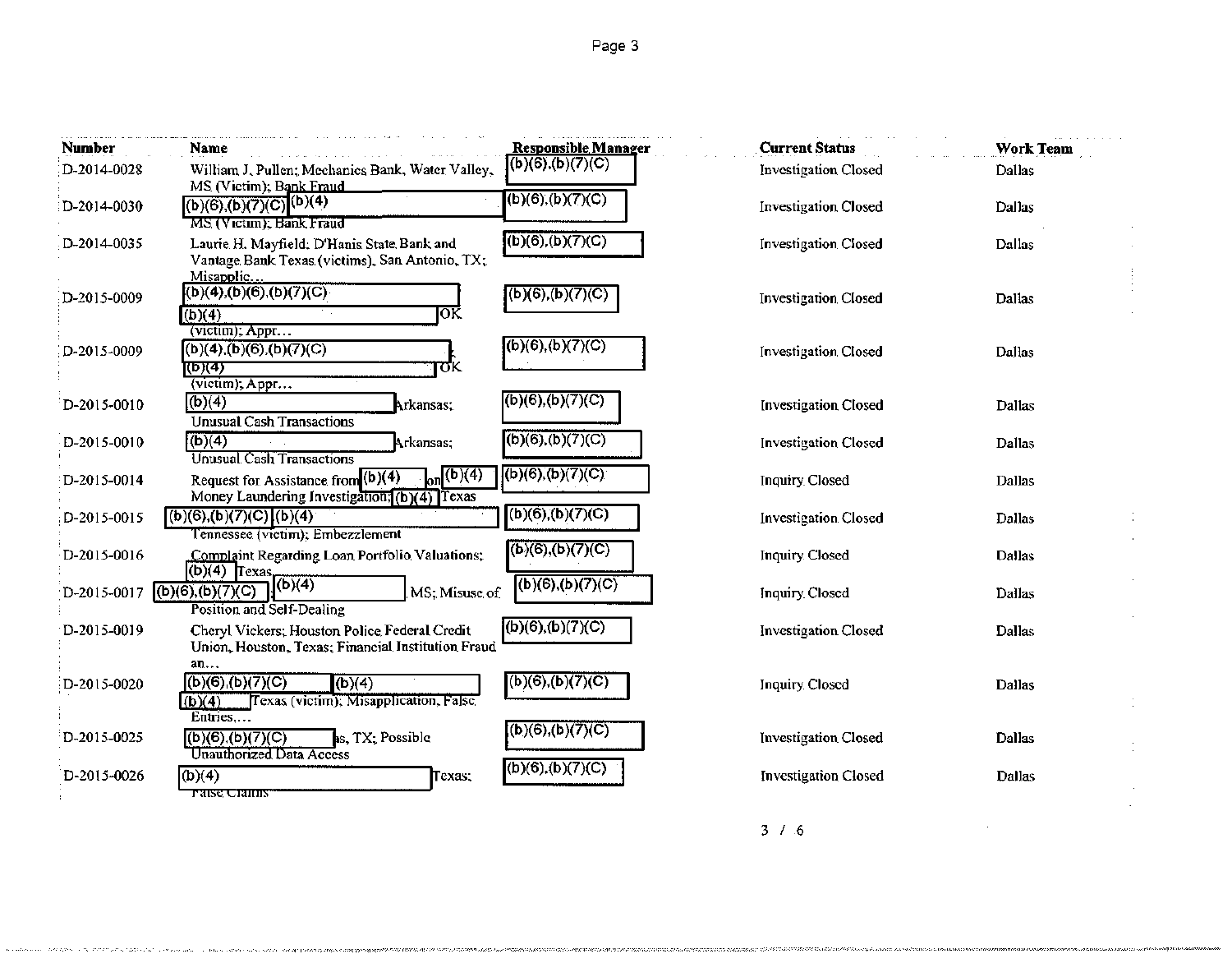Page 4

| Number      | Name                                                                                                        | <b>Responsible Manager</b>    | <b>Current Status</b>       | <b>Work Team</b> |
|-------------|-------------------------------------------------------------------------------------------------------------|-------------------------------|-----------------------------|------------------|
| D-2016-0006 | (b)(6).(b) <u>(7)(C)</u><br><b>False Personation of FDIC</b>                                                | (b)(6),(b)(7)(C)              | <b>Inquiry Closed</b>       | Dallas           |
|             | Emploved(b)(4)<br>Texas                                                                                     |                               |                             |                  |
| H-2014-0004 | $(b)(4)$ Review - Potential testing misconduct                                                              | $\overline{(b)(6),(b)(7)(C)}$ | Investigation Closed        | Headquarters     |
| H-2015-0001 | Special Review of Incident                                                                                  | $(b)(6)$ , $(b)(7)(C)$        | Inquiry Closed              | Headquarters     |
| H-2015-0002 | <b>Employee Case</b>                                                                                        | (b)(6),(b)(7)(C)              | <b>Investigation Closed</b> | Headquarters     |
| H-2016-0002 | Potential Unauthorized Leak of OIG Memorandum                                                               | (b)(6),(b)(7)(C)              | Inquiry Closed              | Headquarters     |
|             | K-2010-0018 (b)(6),(b)(7)(C) $E_1$ al. (b)(4)<br>(b)(4)<br>IA: Alleged Loan Fraud                           | (b)(6),(b)(7)(C)              | <b>Investigation Closed</b> | Kansas City      |
| K-2010-0022 | Richard Gregg, Former Chairman of the Board,<br>Southwest Community Bank (Failed Bank),<br>Springfield, M   | (b)(6),(b)(7)(C)              | Investigation Closed        | Kansas City      |
| K-2012-0001 | Irvin R. Eddington, Jr., Former Vice-President,<br>Peoples Community State Bank, Ellington, MO;<br>Allege   | (6)(6),(6)(7)(C)              | <b>Investigation Closed</b> | Kansas City      |
| K-2012-0005 | Owens, Timothy, P., former CEO/Chairman of the<br>Bank, Voyager Bank (FDIC Cert. 32173), Eden               | (b)(6),(b)(7)(C)              | <b>Investigation Closed</b> | Kansas City      |
| K-2012-0008 | Prairie<br>$(b)(6),(b)(7)(C)$ Et Al., Entrepreneur/Bank<br>Customer. $(b)(4)$<br>AR; Alleged<br>Money $L =$ | (b)(6),(b)(7)(C)              | Investigation Closed        | Kansas City      |
| K-2013-0011 | Heidi Wagler, Peoples Savings Bank (FDIC Cert.<br>225), Crawfordsville, IA, Alleged Misuse of<br>Position   | (b)(6),(b)(7)(C)              | <b>Investigation Closed</b> | Kansas City      |
| K-2013-0015 | $($ b)(6),(b)(7)(C)<br>(b)(4)<br>IA;<br>Embezzlement                                                        | (b)(6),(b)(7)(C)              | <b>Investigation Closed</b> | Kansas City      |
| K-2013-0015 | $\vert \vert$ (b)(4)<br>(b)(6),(b)(7)(C)<br>IA;<br>Embezzlement                                             | (b)(6),(b)(7)(C)              | <b>Investigation Closed</b> | Kansas City      |
| K-2014-0012 | (b)(6),(b)(7)(C) <br>Former Loan Officer (b)(4)<br>(b)(4)<br>NE; Alleged Misuse of<br>Position              | (b)(6),(b)(7)(C)              | <b>Investigation Closed</b> | Kansas City      |
| K-2014-0015 | (b)(4)<br>(b)(6),(b)(7)(C)<br>KS;<br>$\overline{(b)(4)}$                                                    | (b)(6),(b)(7)(C)              | <b>Investigation Closed</b> | Kansas City      |
| K-2015-0010 | Embezzlement<br>$(b)(6),(b)(7)(C)$ Former Loan Officer $(b)(4)$<br>NE; Alleged Bank Fraud<br>h(b)(4)        | (b)(6),(b)(7)(C)              | <b>Inquiry Closed</b>       | Kansas City      |

 $\mathcal{I}$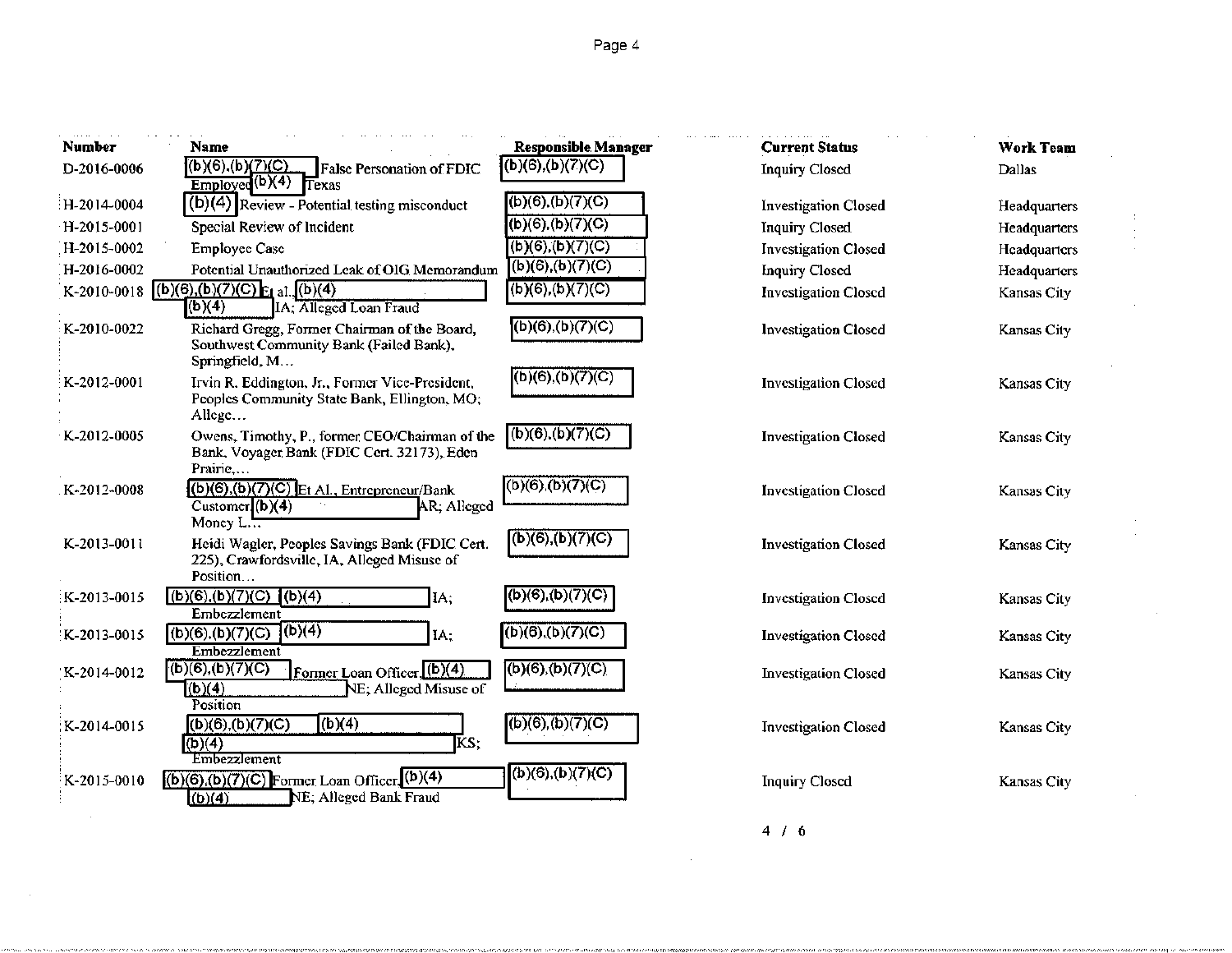### Page 5

 $\mathbb{Z}^2$ 

| <b>Number</b> | Name                                                                                                      | Responsible Manager    | <b>Current Status</b>       | <b>Work Team</b> |
|---------------|-----------------------------------------------------------------------------------------------------------|------------------------|-----------------------------|------------------|
| N-2007-0004   | Donna Shebetich, Former Director and Vice<br>President, Metropolitan Savings Bank, Pittsburgh,<br>PA; Fai | (b)(6),(b)(7)(C)       | Investigation Closed        | New York         |
| $N-2007-0004$ | Donna Shebetich, Former Director and Vice<br>President, Metropolitan Savings Bank, Pittsburgh,<br>PA; Fai | (6)(6),(b)(7)(C)       | <b>Investigation Closed</b> | New York         |
| N-2008-0007   | Bridgewater Funding, Islip, NY: Fremont<br>Investment & Loan, Brea, CA; Mortgage Fraud                    | (b)(6),(b)(7)(C)       | <b>Investigation Closed</b> | New York         |
| N-2014-0021:  | (b)(6),(b)(7)(C)<br>assigned to FDIC<br>regulated bank - NYCB                                             | Mace, Francis L.       | <b>Investigation Closed</b> | New York         |
| N-2015-0002   | $\overline{f(b)(e)'(p)}$<br>(b)(4)<br>(7)(C)<br>(b)(6),(b)(7)(C)<br>Complaint                             | (b)(6),(b)(7)(C)       | <b>Inquiry Closed</b>       | New York         |
| N-2015-0005   | potential BSA and<br>(b)(4)<br>money laundering violations                                                | (b)(6),(b)(7)(C)       | Inquiry Closed              | New York         |
| N-2015-0007   | FDIC Employee; Employee Inquiry of Installing a<br>Firearm Safe in the $(b)(4)$                           | Tarasca, Patricia      | <b>Inquiry Closed</b>       | New York         |
| N-2015-0008   | Unknown Subject; Disclosure of FDIC Confidential $(1)(6)(6)(7)(C)$<br>Information                         |                        | <b>Inquiry Closed</b>       | New York         |
| N-2015-0012   | $\overline{(b)(6)}$ , $(b)(7)(C)$<br>Fictitious Financial Institution,<br>Advanced Fee Scheme             | (b)(6),(b)(7)(C)       | <b>Investigation Closed</b> | New York         |
| N-2015-0018   | $(b)(6),(b)(7)(C)$ Employee $(b)(4)$<br>Identity<br>Theft: Bank Fraud                                     | (b)(6),(b)(7)(C)       | <b>Investigation Closed</b> | New York         |
| N-2015-0019   | (b)(4)<br>Farm Service<br>Agency Loan                                                                     | $(b)(6)$ , $(b)(7)(C)$ | Inquiry Closed              | New York         |
| N-2015-0020   | (b)(4)<br>Fraud Scheme                                                                                    | (b)(6),(b)(7)(C)       | Inquiry Closed              | New York         |
| N-2015-0024   | (b)(4)<br>$\sqrt{(b)(4)}$<br>NY; FX Trading Fraud                                                         | (b)(6),(b)(7)(C)       | <b>Investigation Closed</b> | New York         |
| N-2015-0028   | (b)(4)<br>anonymous letter alleging<br>suspicious activity by bank employees regarding<br>bank $me$       | (b)(6),(b)(7)(C)       | <b>Inquiry Closed</b>       | New York         |
| N-2015-0030   | $(6)(6),(b)(7)(C)$ Solicitation of Murder                                                                 | (b)(6),(b)(7)(C)       | <b>Inquiry Closed</b>       | New York         |
| N-2016-0005   | Employee $(b)(6), (b)(7)$<br>Hotline Complaint                                                            | (6)(6)(b)(7)(C)        | <b>Inquiry Closed</b>       | New York         |
| S-2007-0040   | Alex Kravchenko and Galina Kravchenko;<br>Westsound Bank, Bremerton, WA (victim);                         | Younger, Laurie L.     | <b>Investigation Closed</b> | San Francisco    |
|               | Mortgage Fraud/Faile                                                                                      |                        |                             |                  |

### 5 I 6